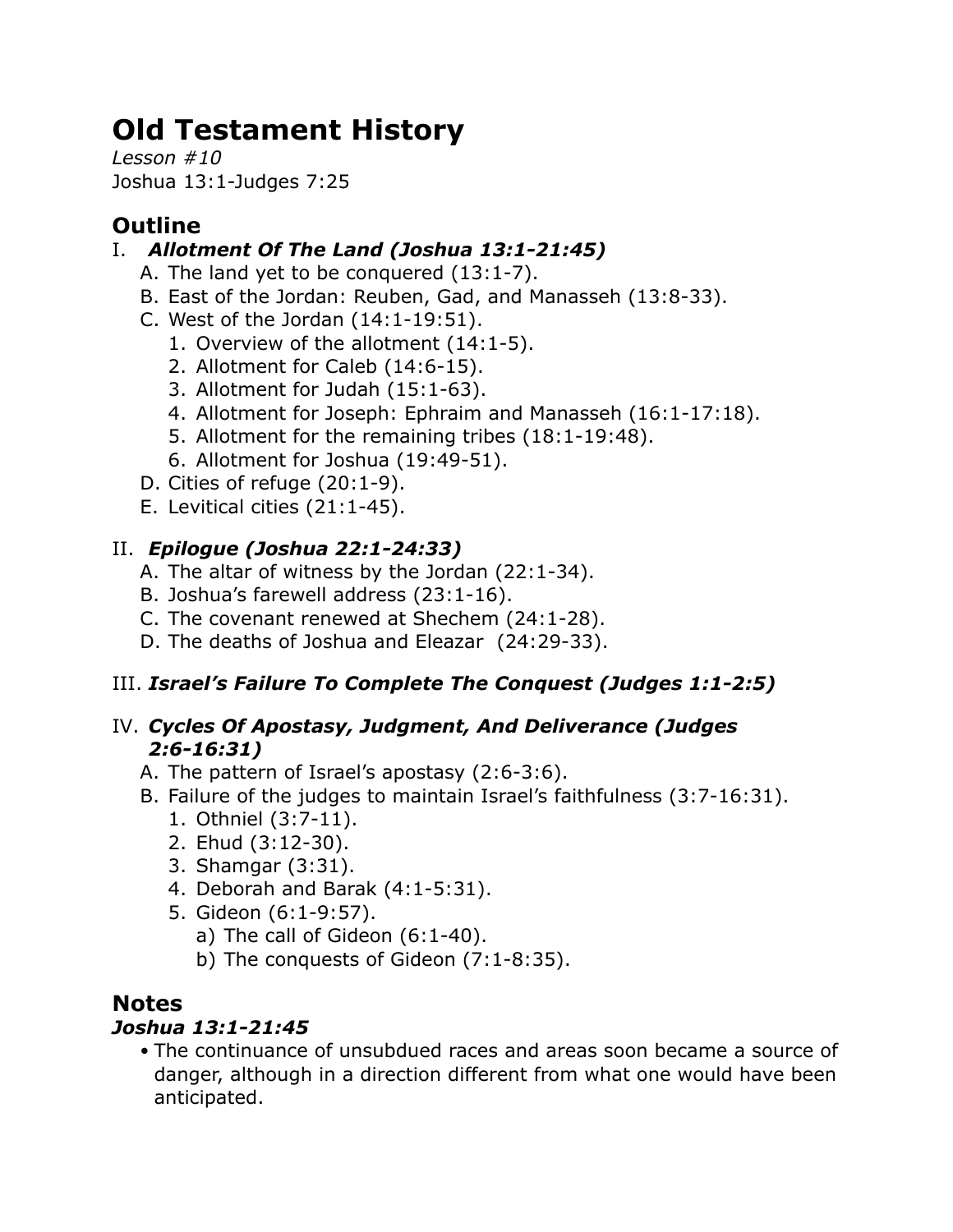- A nature like Israel, accustomed to the nomadic habits of the wilderness, would hardly feel the need of a fixed plat of land, and would readily grow weary of the warfare in which each tribe had separately engaged in to secure its borders.
- Looking to His promises, God wanted Israel to consider the whole land as theirs, and simply go forward in faith of that promise and in obedience to His command.
- Although Manasseh occupied by far the largest area, it also lay most open to constant nomadic incursions, and possessed comparatively few settled cities. The lot only determined the situation of each inheritance, whether north or south, inland or by the sea, not its extent and precise boundaries. That would depend upon the size of each tribe. Judah had to give up part of its possession to Simeon (Joshua 19:9), while Dan, whose portion was too small, was given cities from both Judah and Ephraim.
- Because of their exceptional faithfulness, Moses, by direction of the Lord, gave Joshua and Caleb the right of special and personal choice (Numbers 14:24, 30; Joshua 19:49-50). Six times it was said that Caleb "wholly followed the Lord" (Numbers 14:24; 32:12; Deuteronomy 1:36; Joshua 14:8-9, 14). Caleb was born a slave, but he died a hero. Unbelief looks at the giants; faith looks to God.
- The first signs of future weakness and disagreement appeared early when the possession of the children of Joseph was designated. They were apparently afraid to drive out the Canaanites. When they wanted an extra portion Joshua refused. This murmuring gave sad indications of dangers in the near future.
- Finally, the cities of refuge, the Levitical cities, and the cities of the priests were formally set aside, marking the end of the conquest of the land (cf. 1 Kings 8:54-56). This is very significant for Premillennialists make the argument that the land was not given to Israel, but will be when Christ comes again. But Joshua is clear that everything God promised in reference to the land was completed.

#### *Joshua 22:1-24:33*

- Now that God had given them rest, Joshua dismissed the men with a blessing, bidding them only to fight in their own homes that other warfare, in which victory meant loving the Lord, walking in His ways, keeping His commandments, and cleaving unto and serving Him.
- They parted from Shiloh to travel a far distance, to be separated from their brethren by the Jordan, and scattered among the large tracts, in which their nomadic, pastoral life would bring them into frequent and dangerous contact with heathen neighbors.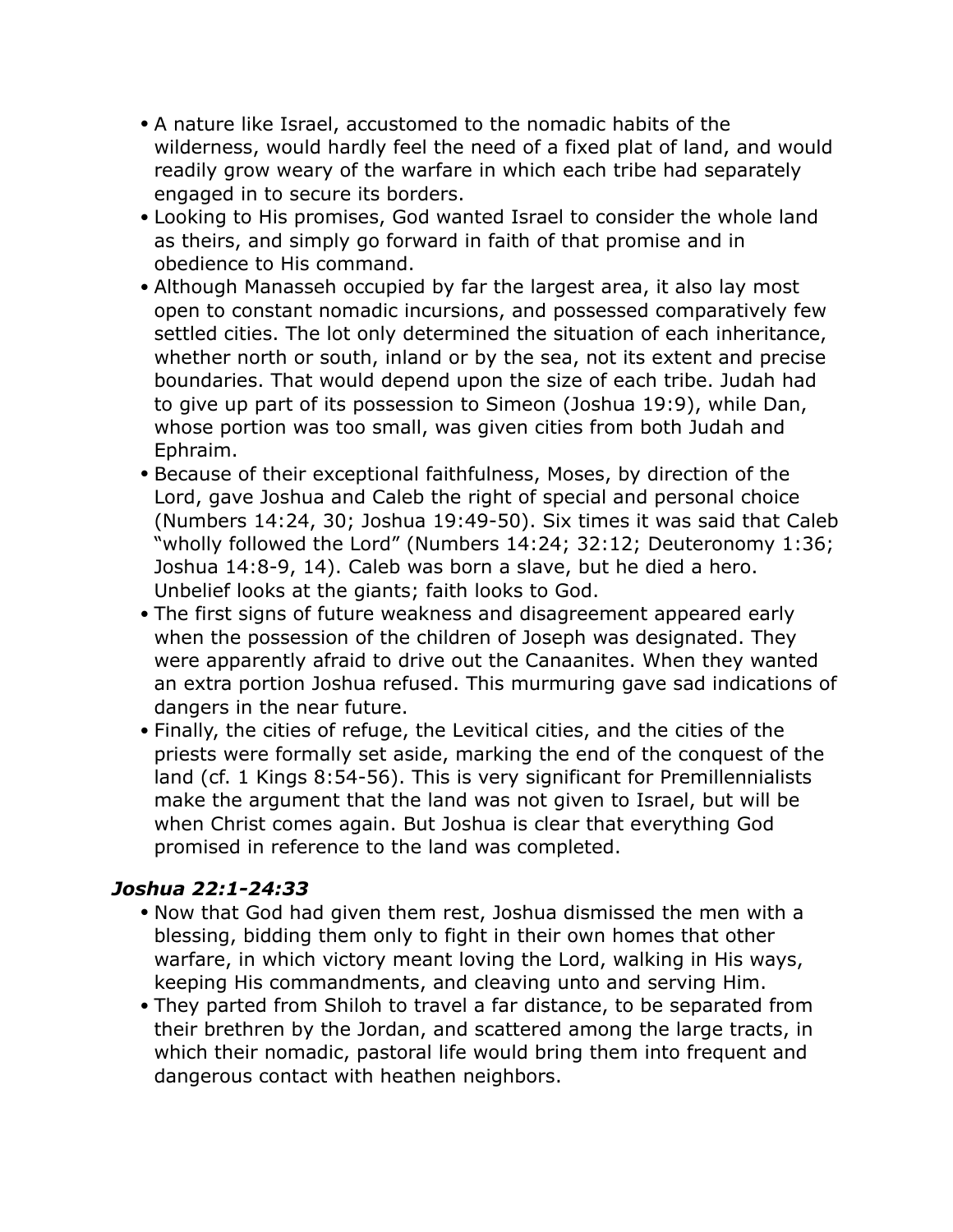- It was an anxious time when the whole congregation gathered, by their representatives, at Shiloh, not to worship, but to consider the question of going to war with their own brethren. The conduct of the two and a half tribes had been self-willed and neglectful of one of the first duties - not giving offense to the brethren, nor allowing their liberty to become a stumbling block to others.
- On two successive occasions Joshua gathered Israel, through their representative "elders," to address them for the last time. The first discourse discussed the future of Israel and the second the past mercies of God. Joshua was careful to give all the glory to God. It is the language of one who, after long and trying experience, could sum up all he knew and felt in these words: "As for me and my house, we will serve the Lord" (Joshua 24:15).
- The first address, about 15 years after the final division of the land, probably took place in either his own city of Timnath-serah or at Shiloh. Joshua's main concern was that Israel be a separated people and not mingle with the heathen nations. To obey God's word meant victory and blessing; to disobey it meant defeat and trial. The second address took place at Shechem, between Mounts Ebal and Gerizim, where the blessings and the cursings of the law were enumerated to the children of Israel.
- In memory of this event a great stone was set up under the memorable tree at Shechem which had been the silent witness of so many solemn transactions in the history of Israel.
- It was no doubt on the occasion when he led Israel in their decisive victory over Amalek that Joshua's name was changed from Oshea, "help," to Jehoshua, "Jehovah is help" (Numbers 13:16). This name is the key to his life and work. To this outward calling his character also corresponded. It is marked by singleness of purpose, directness, and decision. He set a goal before him, and unwaveringly followed it.

#### *Judges 1:1-3:4*

- The book of Judges is a book of defeat and disgrace. A summary of the book is in 2:10-19: blessing, disobedience, chastening, repentance, and deliverance. The time of the judges spanned approximately 350 years. Ever since the sin of Peor, if not before, idolatry had its hold on the people. Not that the service of the Lord was discarded, but it was combined with the heathen rites of the nations around them.
- The completion of their possession of Canaan depended upon their faithfulness to God. Faith is never in the past. For this reason, God allowed a remnant of those nations to continue in the land for four reasons: (1) To punish Israel (2:3, 20-21); (2) to prove Israel (2:22;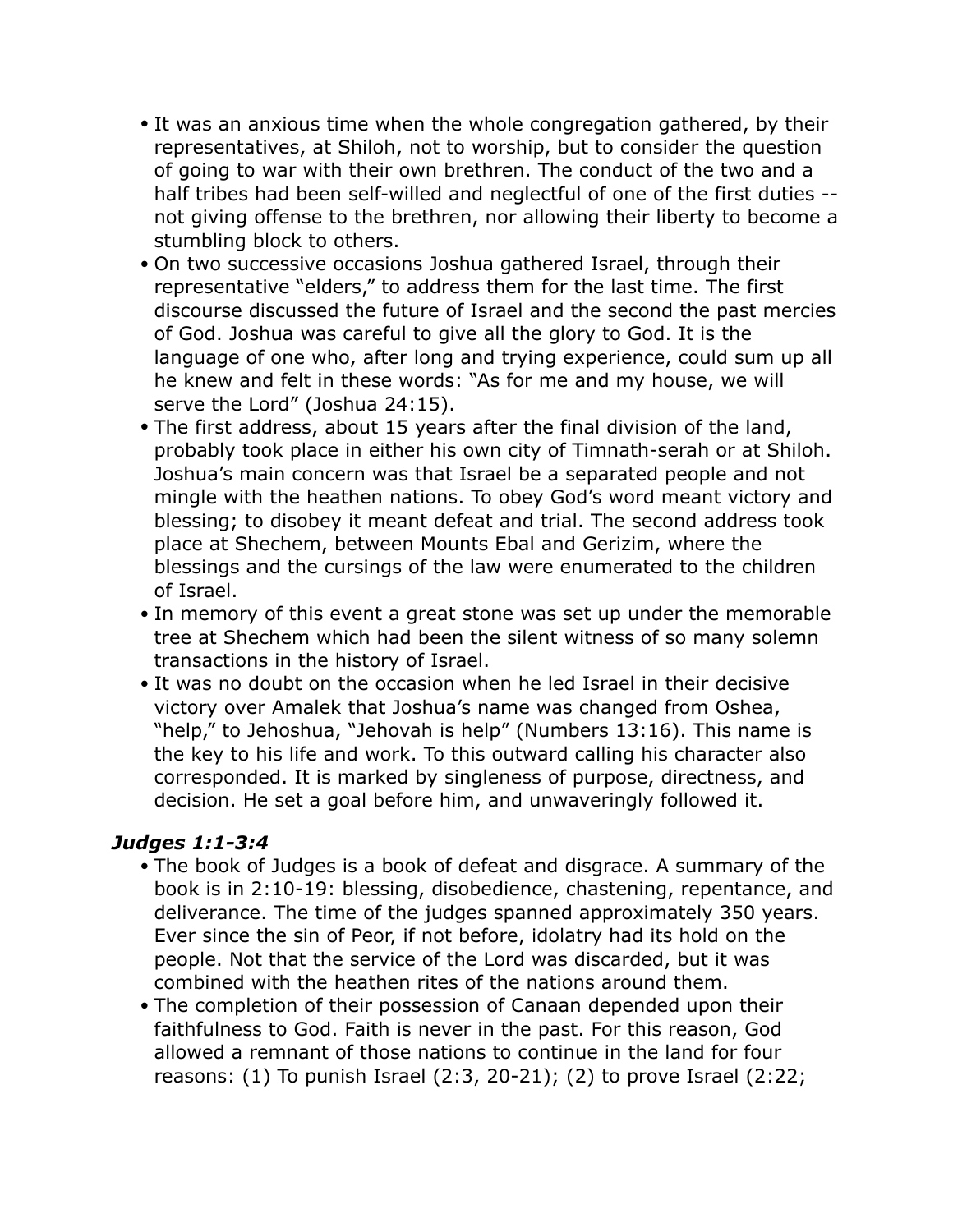3:4); (3) to provide Israel with experience in warfare (3:2); and, (4) to prevent the land from becoming a wilderness (Deuteronomy 7:20-24).

- The history of the Bible primarily relates to the kingdom of God, and secondarily to individuals and periods of time. This is the reason why we have no record at all of five of the judges -- not even that God had raised them up. The history of the judges overlaps each other; their reigns are contemporaneous in different parts of the land.
- The book of Judges divides itself into three parts: a general introduction (1:1-3:6), a sketch of the period of the judges (3:7-16:31), arranged in six groups of events (3:7-11, 12-31; 4:1-6:40; 10:6-12:15; 13:1-16:31), and a double appendix (17:1-21:25). The two series of events, recorded in the latter, evidently took place at the commencement of the period of the judges (cf. Judges 18:1; 1:31 and Judges 20:38; Joshua 22:13; 24:33).
- The first of the two narratives mainly describes the religious, and the second the moral decadence among the tribes of Israel. After the death of Joshua, Israel declined spiritually and nationally. Side by side with the decay of Israel there is a similar decline in the spiritual character of the judges from an Othniel and Deborah down to Samson. The judges were Israel's representative men -- representative of its faith and its hope, but also of its sin and decay. There were 13 judges over Israel, but only eight have any special deeds recorded. With Samson the period of the judges reached at the same time its highest and its lowest point. He was devoted to God via a Nazarite vow, but he fell and failed through spiritual adultery.
- In Joshua 23-24, Joshua had warned them against compromising with the enemy, but now they were falling into that exact trap. Before entering in their new war, the children of Israel asked God which tribe was to take the lead. In reply, Judah was designated, in accordance with ancient prophecy (Genesis 49:8). Judah, in turn, invited the cooperation of Simeon.
- All that follows after the campaign of Judah and Simeon is a record of failure and neglect, with the single exception of the taking of Bethel by the house of Joseph. Gilgal had been the scene of great victory for Israel, but now the Lord moved from Gilgal to Bochim, "the place of weeping."
- National unfaithfulness was followed by national judgments (Judges 2:10-14). This kind of people could only learn in the school of sorrow.

#### *Judges 3:5-31*

• The first deliverer raised up by God was Othniel, the younger brother of Caleb, whose bravery had formerly gained him the hand of his wife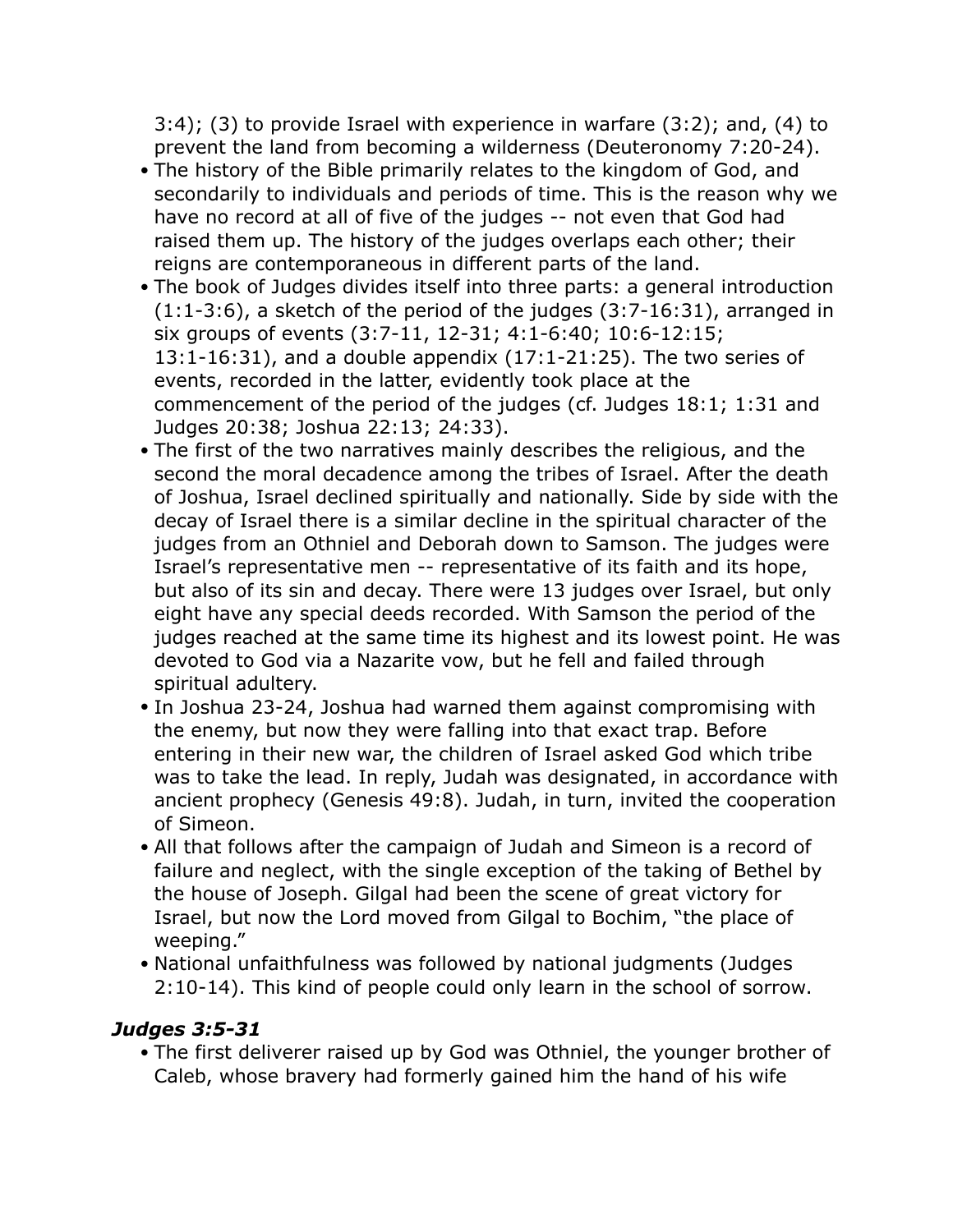(1:12-15). This is the first time in the book of Judges that it is said that the "Spirit of God" was upon someone.

- The next judgment to rebellious Israel came likewise from the east. Moab allied himself with the old enemies of Israel, Ammon and Amalek. Eglon reduced Israel to servitude for 18 years.
- Ehud placed himself at the head of a deputation charged to bring Eglon "a present," or, more probably, the regular tribute, as we gather from the similar use of the word (2 Samuel 8:2, 6; 2 Kings 17:3-4).
- The silence is here the severest condemnation. They did not cunning and murder to effect deliverance. Not one word of excuse is said for this deed. It was not under the influence of the "Spirit of God" that this deliverance was wrought.
- Shamgar is not called a judge, although he is listed with them. God is able to use a "foolish" weapon, like an ox goad, to bring about deliverance.

### *Judges 4:1-5:31*

- The clouds which gathered around Israel grew darker and darker, and stranger and more unexpected was the deliverance which was fashioned for them. The nation had fallen so low that it was now judged by a woman, which would humiliate the men in this male-dominated society (cf. Isaiah 3:12).
- The occupation of the north of Palestine by Sisera had lasted 20 years. Relief must have seemed hopeless. On one hand, the population was completely disarmed (Judges 5:8); on the other, Sisera had 900 war chariots -- a means of attack which Israel dreaded. However, it would become their means of defeat.
- One of the most painful circumstances in the history of the judges is the utter silence which all this time seems to envelop Shiloh and its sanctuary. No help comes from the priesthood until the close of the period.
- With Deborah, we read of the first time in this history of someone with prophetic ability. Barak was going to learn the folly of believing in man; and Deborah predicted that a woman, completely unconnected with the battle, would have the real triumph.
- Megiddo has always been the great battlefield of Israel. It was located where the Kishon River flowed down from Mt. Tabor. This was the first of many times that its soil would be exposed to the blood of men. In Revelation 16:16, it was symbolic of a great and decisive victory between the forces of God and Satan.
- "Discomfited" indicates the direct interference of the Lord through a terrible natural phenomenon (Exodus 14:25; Joshua 10:10). A fearful storm swept down from heaven in the face of the advancing army.